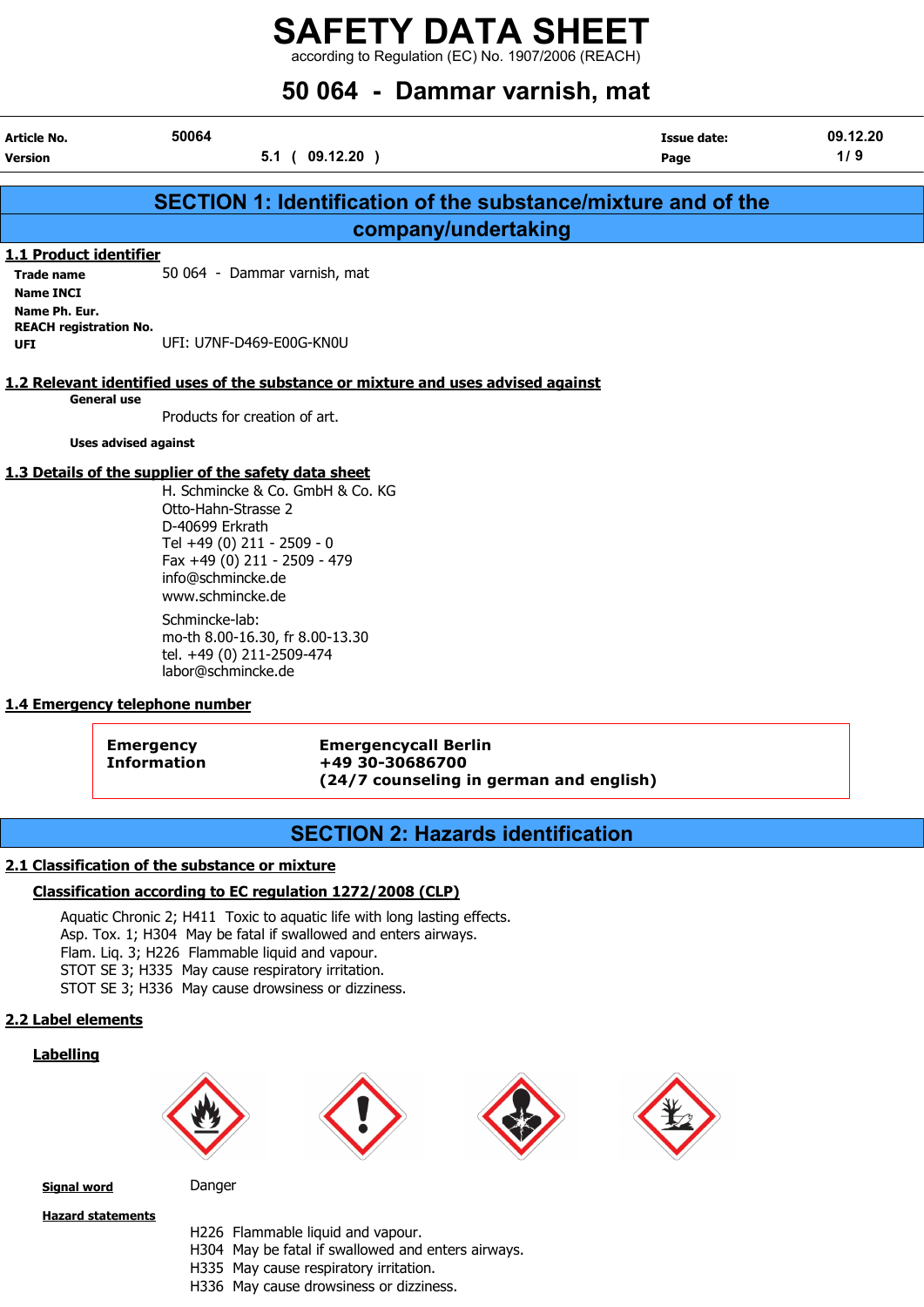according to Regulation (EC) No. 1907/2006 (REACH)

# 50 064 - Dammar varnish, mat

| Article No.<br><b>Version</b>          | 50064<br>5.1 <sub>0</sub><br>$09.12.20$ )                                                                                                                                                                                                                                                                                                                                                                                                                                                    | Issue date:<br>Page | 09.12.20<br>2/9 |
|----------------------------------------|----------------------------------------------------------------------------------------------------------------------------------------------------------------------------------------------------------------------------------------------------------------------------------------------------------------------------------------------------------------------------------------------------------------------------------------------------------------------------------------------|---------------------|-----------------|
|                                        | H411 Toxic to aquatic life with long lasting effects.                                                                                                                                                                                                                                                                                                                                                                                                                                        |                     |                 |
| <b>Safety precautions</b>              | P102 Keep out of reach of children.<br>P210 Keep away from heat, hot surfaces, sparks, open flames and other ignition sources. No<br>smoking.<br>P260 Do not breathe vapours.<br>P273 Avoid release to the environment.<br>P301+P310 IF SWALLOWED: Immediately call a POISON CENTER/doctor/<br>P301+P330+P331 IF SWALLOWED: rinse mouth. Do NOT induce vomiting.<br>P303+P361+P353 IF ON SKIN (or hair): Take off immediately all contaminated clothing. Rinse<br>skin with water/or shower. |                     |                 |
| <b>Hazard components for labelling</b> |                                                                                                                                                                                                                                                                                                                                                                                                                                                                                              |                     |                 |
| Text for labelling (CLP)               | Repeated exposure may cause skin dryness or cracking. (EUH066)                                                                                                                                                                                                                                                                                                                                                                                                                               |                     |                 |

## 2.3 Other hazards

## SECTION 3: Composition / information on ingredients

## 3.1 Substances

Chemical characterisation

White spirit Dammar resin  $W$ CAS-Number EINECS / ELINCS / NLP EU index number Customs tariff number REACH registration No. RTECS-no. Hazchem-Code CI-Number

## 3.2 Mixtures

Substance 1

solvent naphtha (petroleum), light, aromatic: 50 - <75% CAS: 64742-95-6 REACH: 01-2119455851-35 Aquatic Chronic 2; H411 / Asp. Tox. 1; H304 / -; EUH066 / Flam. Liq. 3; H226 / STOT SE 3; H335 / STOT SE 3; H336

Additional information

## SECTION 4: First aid measures

## 4.1 Description of first aid measures

## General information

If you feel unwell, seek medical advice (show the label where possible).

## In case of inhalation

Provide fresh air. Seek medical attention if problems persist.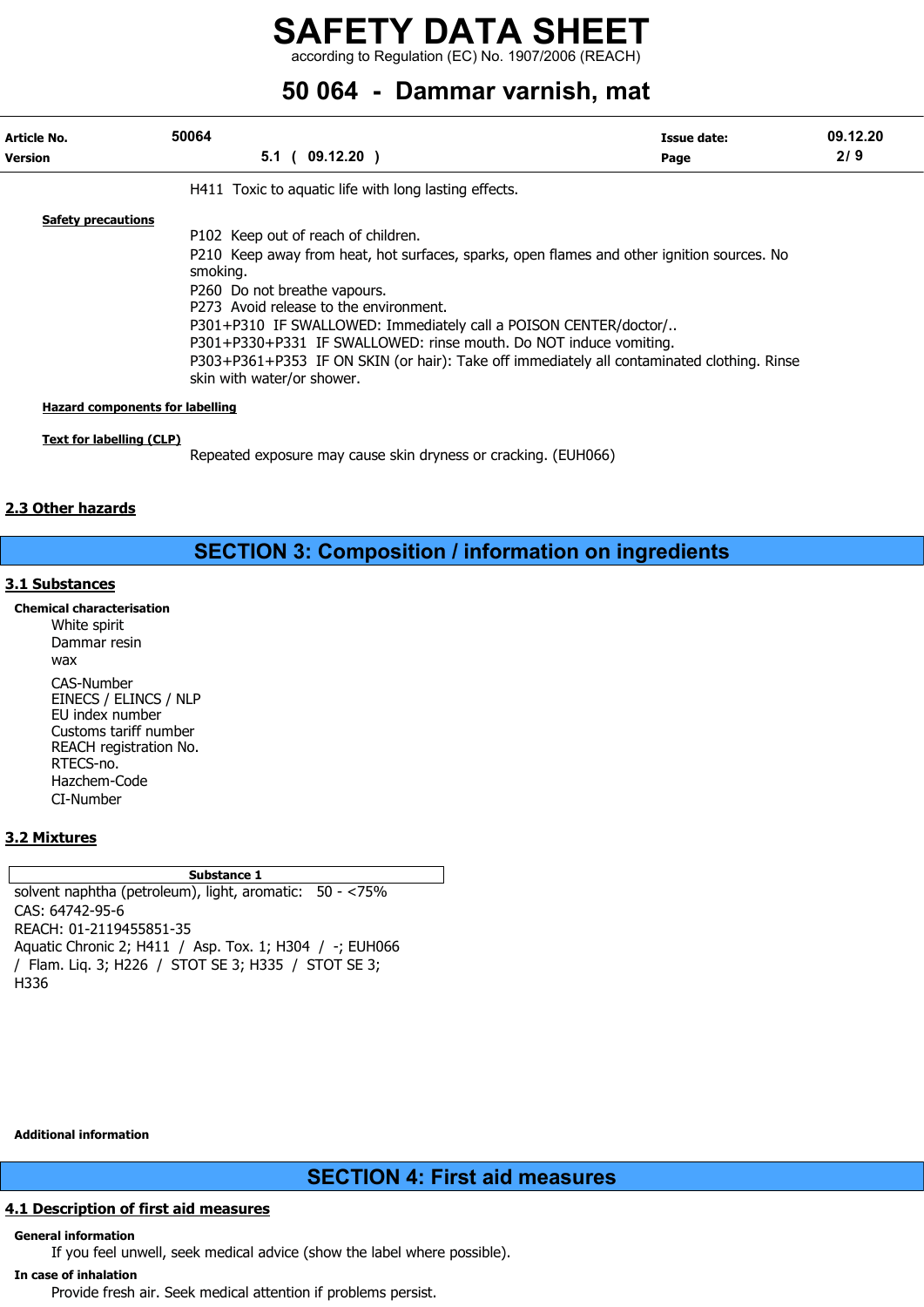ording to Regulation (EC) No. 1907/2006 (REACH)

# 50 064 - Dammar varnish, mat

| <b>Article No.</b> | 50064             | Issue date: | 09.12.20 |
|--------------------|-------------------|-------------|----------|
| <b>Version</b>     | (09.12.20)<br>5.1 | Page        | 3/9      |

#### In case of skin contact

Remove residues with soap and water. In case of skin irritation, consult a physician.

After eye contact

If product gets into the eye, keep eyelid open and rinse immediately with large quantities of water, for at least 10 - 15 minutes. Seek medical attention if irritation persists.

#### After swallowing

Rinse mouth with water. Immediately get medical attention.

#### 4.2 Most important symptoms and effects, both acute and delayed

#### 4.3 Indication of any immediate medical attention and special treatment needed

Caution if victim vomits: Risk of aspiration!

## SECTION 5: Firefighting measures

#### 5.1 Extinguishing media

#### Suitable extinguishing media

Co-ordinate fire-fighting measures to the fire surroundings.

Extinguishing media which must not be used for safety reasons

strong water jet

#### 5.2 Special hazards arising from the substance or mixture

In case of fire may be liberated: Carbon monoxide and carbon dioxide

#### 5.3 Advice for firefighters

Special protective equipment for firefighters

Use appropriate respiratory protection.

#### Additional information

## SECTION 6: Accidental release measures

#### 6.1 Personal precautions, protective equipment and emergency procedures

Avoid contact with skin, eyes, and clothing.

### 6.2 environmental precautions

Discharge into the environment must be avoided.

## 6.3 Methods and material for containment and cleaning up

Methods for cleaning up

Collect spilled material using paper towels and dispose.

#### Additional information

## 6.4 Reference to other sections

Dispose of waste according to applicable legislation.

SECTION 7: Handling and storage

## 7.1 Precautions for safe handling

## Advices on safe handling

Handle in accordance with good industrial hygiene and safety practice.

## Precautions against fire and explosion

No special measures are required.

## 7.2 Conditions for safe storage, including any incompatibilities

## Requirements for storerooms and containers

Hints on joint storage Storage class Further details Protect from frost and exposure to sun.

## 7.3 Specific end use(s)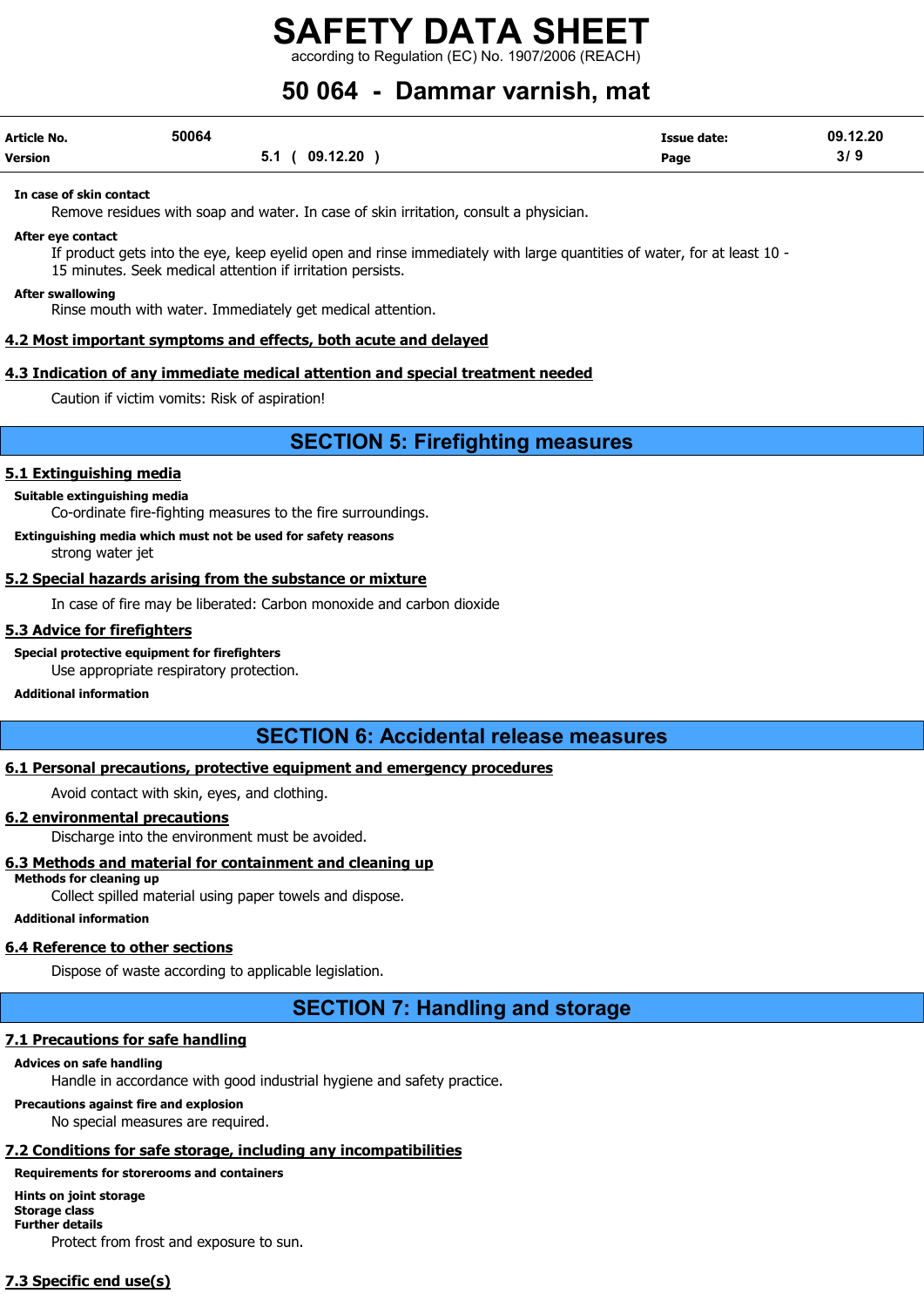according to Regulation (EC) No. 1907/2006 (REACH)

# 50 064 - Dammar varnish, mat

| Article No. | 50064 |                 | <b>Issue date:</b> | 09.12.20 |
|-------------|-------|-----------------|--------------------|----------|
| Version     |       | 09.12.20<br>5.1 | Page               | 4/       |

## SECTION 8: Exposure controls/personal protection

### 8.1 Control parameters

64742-95-6 solvent naphtha (petroleum), light, aromatic

| -- | WEL |  |  | $\cdot$ $ -$<br>$\sim$ $\sim$<br>. |
|----|-----|--|--|------------------------------------|
|----|-----|--|--|------------------------------------|

## DNEL overview

| 64742-95-6 |  | solvent naphtha (petroleum), light, aromatic |  |  |
|------------|--|----------------------------------------------|--|--|
|            |  |                                              |  |  |

| DNEL worker   | Long-term - inhalation, system | 150,00000 | $mq/m^3$        |
|---------------|--------------------------------|-----------|-----------------|
| DNEL worker   | Long-term - dermal, local effe | 25,00000  | mg/kg bw/day    |
| DNEL Consumer | Long-term - oral, systemic eff | 11,00000  | mg/kg bw/day    |
| DNEL Consumer | Long-term - inhalation, system | 32,00000  | $\text{ma/m}^3$ |
| DNEL Consumer | Long-term - dermal, systemic e | 11,00000  | mg/kg bw/day    |

#### 8.2 Exposure controls

#### Occupational exposure controls

Respiratory protection

With correct and proper use, and under normal conditions, breathing protection is not required. Respiratory protection must be worn whenever the WEL levels have been exceeded.

Combination filtering device (EN 14387) Use filter type A (= against vapours of organic substances)

### Hand protection

Qualified materials: Nitrile rubber

Layer thickness > 0,35 mm

Breakthrough time > 480 min

Ultranitril 492 - MAPA GmbH, Industriestraße 21- 25, D-27404 Zeven, Internet: www.mapa-pro.de

All information was derived in accordance with EU directive 89/686/EWG and the resultant EN 374 in cooperation with MAPA GmbH. This recommendation applies exclusively to the product and use named in Section 1. In the event of commingling or deviating conditions, contact the suppliers of CE-approved gloves. This information is abased on our current state of knowledge and describes the security standards applicable to our product for the purpose provided.

### Eye protection

**Goggles** 

#### Body protection

Wear suitable protective clothing. Wash contaminated clothing prior to re-use.

#### General protection and hygiene measures

Handle in accordance with good industrial hygiene and safety practice. Wash hands thoroughly after handling.

## SECTION 9: Physical and chemical properties

## 9.1 information on basic physical and chemical properties

| Form                                | liquid            |                            |                            |       |
|-------------------------------------|-------------------|----------------------------|----------------------------|-------|
| Colour                              | yellowish, cloudy |                            |                            |       |
| <b>Odour</b>                        | weak aromatic     |                            |                            |       |
|                                     |                   | min                        | max                        |       |
| Initial boiling point and           |                   |                            |                            |       |
| boiling range                       |                   |                            |                            |       |
| <b>Melting point/freezing point</b> |                   |                            |                            |       |
| Flash point/flash point range       |                   | $\sim$ 40 °C               |                            |       |
| <b>Flammability</b>                 |                   |                            |                            |       |
| <b>Ignition temperature</b>         |                   |                            |                            |       |
| <b>Auto-ignition temperature</b>    |                   |                            |                            |       |
| <b>Explosion limits</b>             |                   |                            |                            |       |
| <b>Refraction index</b>             |                   |                            |                            |       |
| <b>PH</b>                           |                   |                            |                            |       |
| <b>Viscosity</b>                    |                   |                            |                            |       |
| <b>Viscosity</b>                    |                   | $10 \text{ mm}^2/\text{s}$ | $12 \text{ mm}^2/\text{s}$ | 40 °C |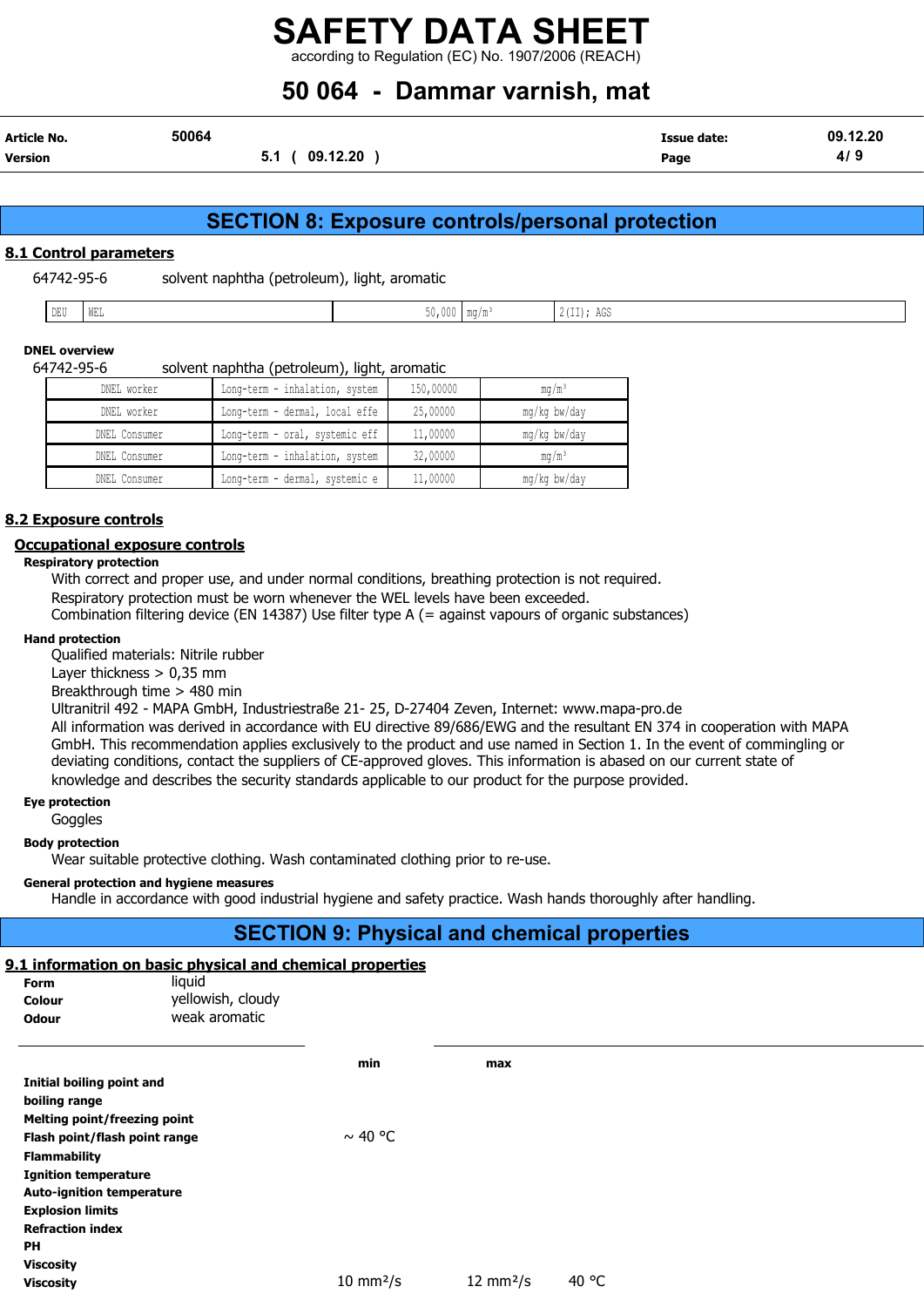## SAFETY DATA SHEET according to Regulation (EC) No. 1907/2006 (REACH)

# 50 064 - Dammar varnish, mat

| Article No.                            | 50064            |              |             |       | Issue date: | 09.12.20 |
|----------------------------------------|------------------|--------------|-------------|-------|-------------|----------|
| <b>Version</b>                         | 5.1 <sub>0</sub> | $09.12.20$ ) |             |       | Page        | 5/9      |
|                                        |                  |              |             |       |             |          |
| Vapour pressure                        |                  |              |             |       |             |          |
| <b>Density</b>                         |                  |              | $0,84$ g/ml | 20 °C |             |          |
| Partition coefficient: n-octanol/water |                  |              |             |       |             |          |

Danger of explosion

## 9.2 Other information

## SECTION 10: Stability and reactivity

#### 10.1 Reactivity

Product is stable under normal storage conditions.

#### 10.2 Chemical stability

#### 10.3 Possibility of hazardous reactions

## 10.4 Conditions to avoid

Protect from frost and exposure to sun.

10.5 Incompatible materials

strong oxidizing agents

#### 10.6 Hazardous decomposition products

Hazardous vapours may form during fires.

## SECTION 11: Toxicological information

### 11.1 Information on toxicological effects

#### Toxicological tests

64742-95-6 solvent naphtha (petroleum), light, aromatic

| oral                          | LD50                  | Rat | 2000,00000 | mg/kg      |      |
|-------------------------------|-----------------------|-----|------------|------------|------|
| .<br>inhalatiwa<br>THIRTACIAE | LC50                  | Rat | 10,20000   | $m\alpha/$ | (4h) |
| dermal<br>.                   | LD50<br>$\sim$ $\sim$ | Rat | 2000,00000 | mg/kg<br>. |      |

#### Acute toxicity

No data available

In case of inhalation

No data available

After swallowing

No data available

In case of skin contact

No data available

After eye contact No data available

#### Practical experience

#### General remarks

## SECTION 12: Ecological information

## 12.1 Toxicity

#### Ecotoxicological effects

64742-95-6 solvent naphtha (petroleum), light, aromatic

| $T \cap E$<br>コンマハ<br>. | ---   | 9,20000 | <b>MA OH</b><br>11U I | (96h)             |
|-------------------------|-------|---------|-----------------------|-------------------|
| $R \cap R$<br>コンマク      | Algae | 2,60000 | <b>MA OH</b><br>11147 | 1721<br>  I Z N J |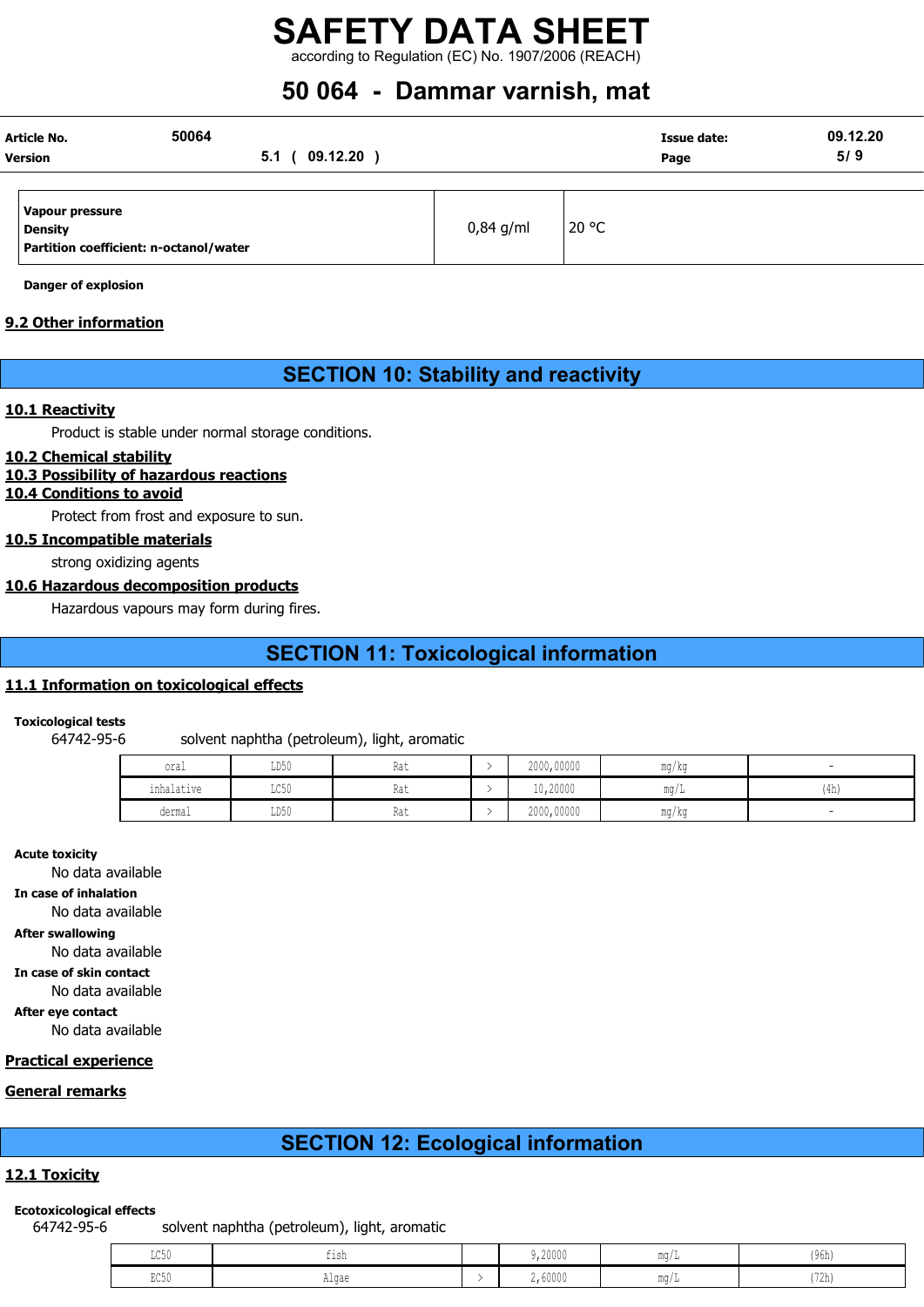## SAFETY DATA SHEET according to Regulation (EC) No. 1907/2006 (REACH)

# 50 064 - Dammar varnish, mat

| Article No.<br>Version | 50064<br>09.12.20<br>v.ı |                                | <b>Issue date:</b><br>Page | 09.12.20<br>6/9 |          |       |
|------------------------|--------------------------|--------------------------------|----------------------------|-----------------|----------|-------|
|                        | EC50                     | Daphnia magna (Big water flea) |                            | 3,20000         | <br>ma/L | (48h) |

Aquatic toxicity

No data available Water Hazard Class 2 WGK catalog number

General information

#### 12.2 Persistence and degradability

Further details

Product is partially biodegradable. Oxygen demand

## 12.3 Bioaccumulative potential

Bioconcentration factor (BCF) Partition coefficient: n-octanol/water

12.4 Mobility in soil

No data available

#### 12.5 Results of PBT and vPvB assessment

No data available

### 12.6 Other adverse effects

General information

## SECTION 13: Disposal considerations

#### 13.1 Waste treatment methods

## Product

Waste key number

080111 080111\* waste paint and varnish containing organic solvents or other dangerous substances Recommendation

#### Contaminated packaging

Waste key number Recommendation

Non-contaminated packages may be recycled. Handle contaminated packages in the same way as the substance itself.

## Additional information

## SECTION 14: Transport information

#### 14.1 UN number

1263

## 14.2 UN proper shipping name

ADR, ADN Paint related material IMDG, IATA PAINT RELATED MATERIAL

## 14.3 Transport hazard class(es)

| ADR, ADN | 3 |
|----------|---|
| IMDG     | 3 |
| IATA     | 3 |

## 14.4 Packing group

III

## 14.5 Environmental hazards

Marine Pollutant - IMDG **Yes**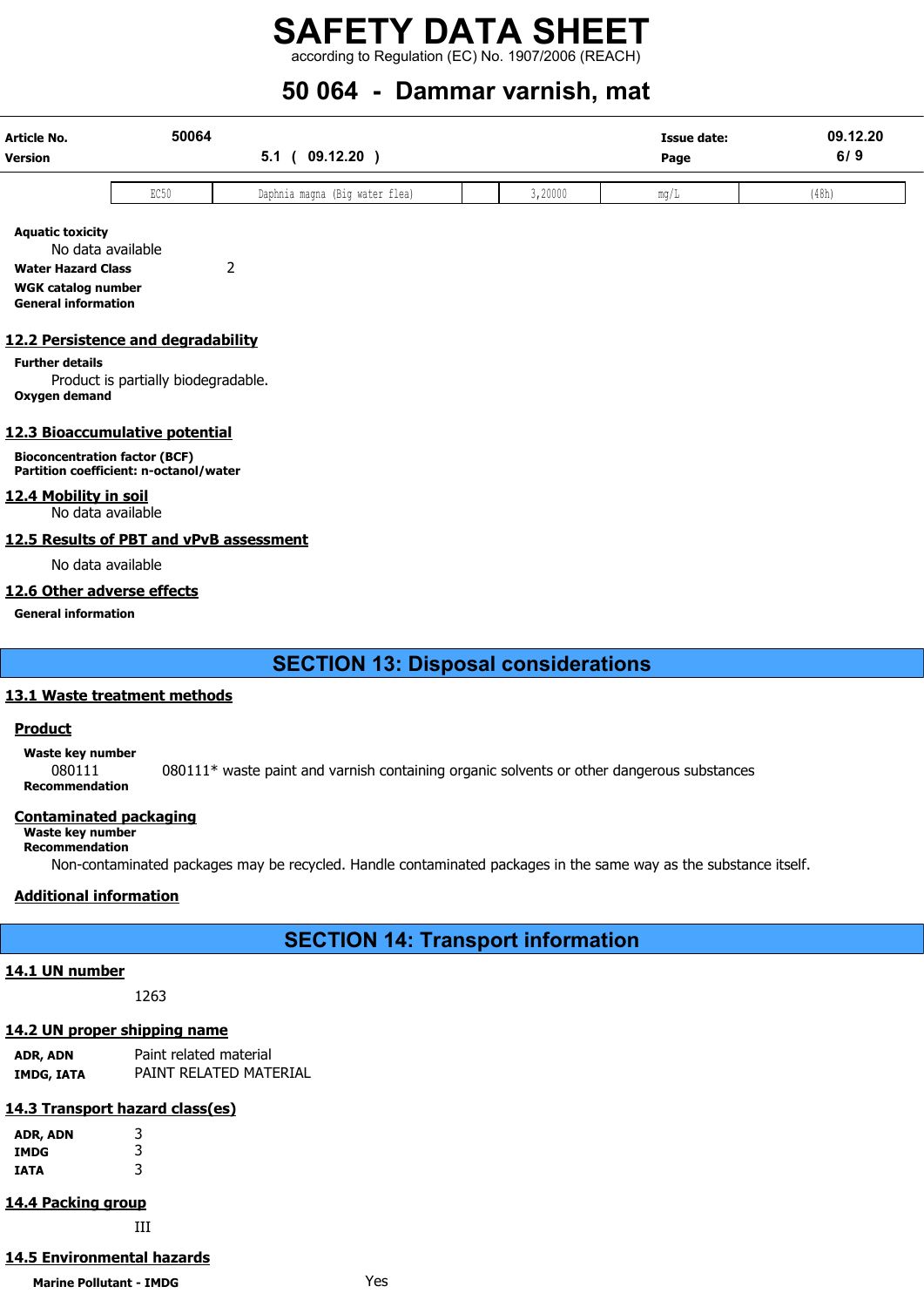## SAFETY DATA SHEET  $\frac{1}{2}$  according to Regulation (EC) No. 1907/2006 (REACH)

# 50 064 - Dammar varnish, mat

| Article No.                               | 50064                                             |                                     | <b>Issue date:</b> | 09.12.20 |
|-------------------------------------------|---------------------------------------------------|-------------------------------------|--------------------|----------|
| Version                                   | $5.1$ ( $09.12.20$ )                              |                                     | Page               | 7/9      |
| <b>Marine Pollutant - ADN</b>             |                                                   | Yes                                 |                    |          |
| <b>14.6 Special precautions for user</b>  |                                                   |                                     |                    |          |
| <b>Land transport (ADR/RID)</b>           |                                                   |                                     |                    |          |
| <b>Code: ADR/RID</b>                      |                                                   | F1                                  |                    |          |
| <b>Kemmler-number</b>                     |                                                   | 30                                  |                    |          |
| <b>Hazard label ADR</b>                   |                                                   | 3                                   |                    |          |
| <b>Limited quantities</b>                 |                                                   | 5L                                  |                    |          |
|                                           | <b>Contaminated packaging: Instructions</b>       | P001 - IBC03 - LP01 - R001          |                    |          |
|                                           | <b>Contaminated packaging: Special provisions</b> | PP <sub>1</sub>                     |                    |          |
|                                           | Special provisions for packing together           | <b>MP19</b>                         |                    |          |
| <b>Portable tanks: Instructions</b>       |                                                   | T <sub>2</sub>                      |                    |          |
| <b>Portable tanks: Special provisions</b> |                                                   | TP1 - TP29                          |                    |          |
| <b>Tank coding</b>                        |                                                   | <b>LGBF</b>                         |                    |          |
| <b>Tunnel restriction</b>                 |                                                   | D/E                                 |                    |          |
| <b>Remarks</b>                            |                                                   |                                     |                    |          |
| EQ                                        |                                                   | E <sub>1</sub><br>$163 - 367 - 650$ |                    |          |
| <b>Special provisions</b>                 |                                                   |                                     |                    |          |
| Sea transport (IMDG)                      |                                                   |                                     |                    |          |
| <b>EmS</b>                                |                                                   | F-E, S-E                            |                    |          |
| <b>Special provisions</b>                 |                                                   | 163 - 223 - 367 - 955               |                    |          |
| <b>Limited quantities</b>                 |                                                   | 5L                                  |                    |          |
|                                           | <b>Contaminated packaging: Instructions</b>       | P001 - LP01                         |                    |          |
|                                           | <b>Contaminated packaging: Special provisions</b> | PP <sub>1</sub>                     |                    |          |
| <b>IBC: Instructions</b>                  |                                                   | IBC03                               |                    |          |
| <b>IBC: Provisions</b>                    |                                                   | $\overline{\phantom{a}}$            |                    |          |
| <b>Tank instructions IMO</b>              |                                                   |                                     |                    |          |
| <b>Tank instructions UN</b>               |                                                   | T <sub>2</sub>                      |                    |          |
|                                           | <b>Tank instructions Special provisions</b>       | TP1 - TP29                          |                    |          |
| <b>Stowage and segregation</b>            |                                                   | category A                          |                    |          |
| <b>Properties and observations</b>        |                                                   |                                     |                    |          |
| <b>Remarks</b>                            |                                                   |                                     |                    |          |
| EQ                                        |                                                   | E <sub>1</sub>                      |                    |          |
| Air transport (IATA-DGR)                  |                                                   |                                     |                    |          |
| <b>Hazard</b>                             |                                                   | Flammable Liquid                    |                    |          |
| Passenger                                 |                                                   | 355 (60L)                           |                    |          |
| Passenger LQ                              |                                                   | Y344 (10L)                          |                    |          |
| Cargo                                     |                                                   | 366 (220L)                          |                    |          |
| <b>ERG</b>                                |                                                   | 3L                                  |                    |          |
| <b>Remarks</b>                            |                                                   |                                     |                    |          |
| EQ                                        |                                                   | E <sub>1</sub>                      |                    |          |
| <b>Special Provisioning</b>               |                                                   | A192                                |                    |          |

## 14.7 Transport in bulk according to Annex II of MARPOL 73/78 and the IBC Code

No data available

## SECTION 15: Regulatory information

## 15.1 Safety, health and environmental regulations/legislation specific for the substance or mixture

#### National regulations

## **Europe**

Contents of VOC [%] Contents of VOC [g/L] Further regulations, limitations and legal requirements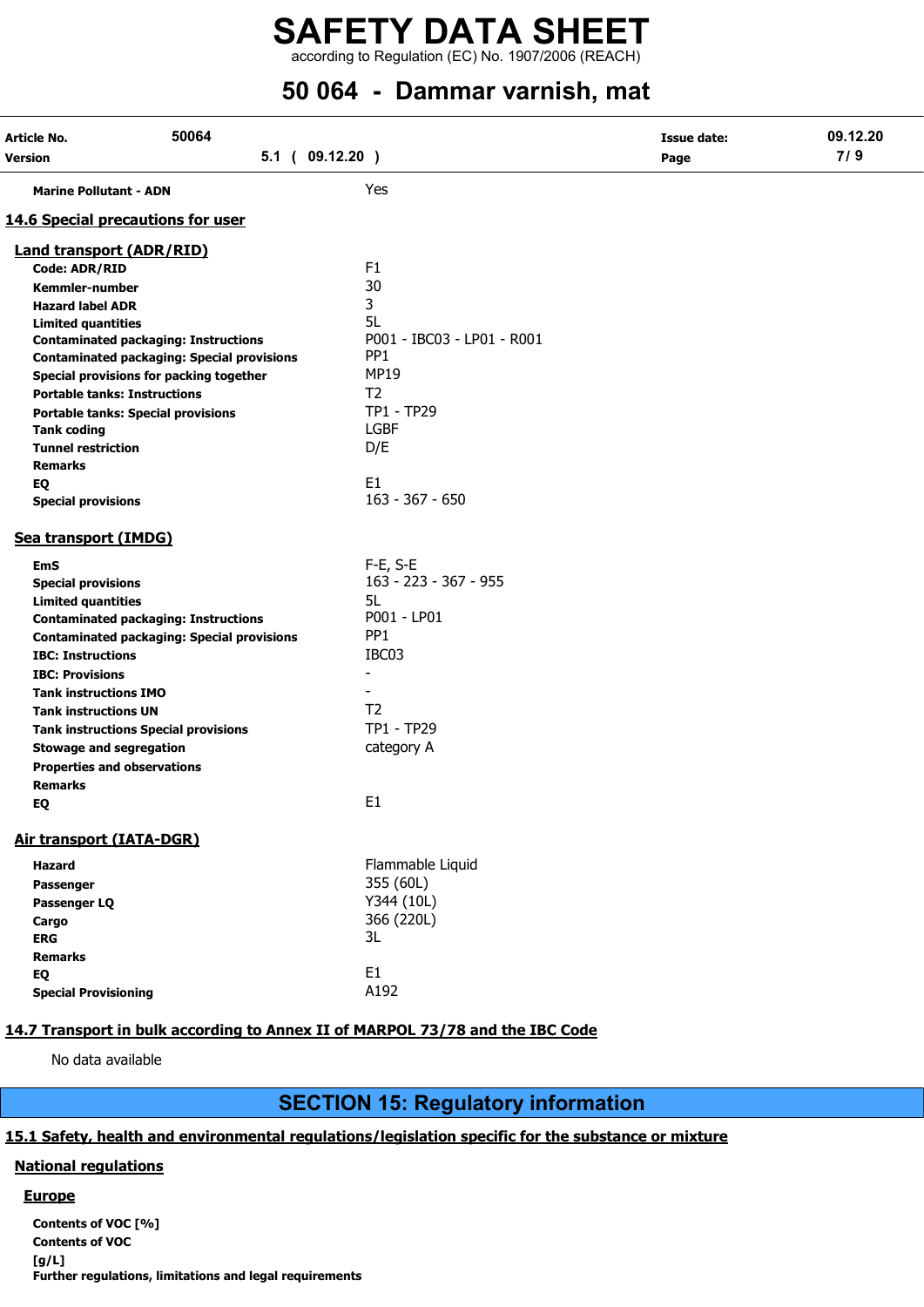according to Regulation (EC) No. 1907/2006 (REACH)

# 50 064 - Dammar varnish, mat

| Article No.    | 50064 |                | <b>Issue date:</b> | 09.12.20 |
|----------------|-------|----------------|--------------------|----------|
| <b>Version</b> |       | 5.1 ( 09.12.20 | Page               | 8/9      |

#### Germany

Storage class Water Hazard Class 2 WGK catalog number Incident regulation Information on working limitations Further regulations, limitations and legal requirements

#### Denmark

Further regulations, limitations and legal requirements

#### **Hungary**

Further regulations, limitations and legal requirements

#### Great Britain

Further regulations, limitations and legal requirements

#### Switzerland

Contents of VOC [%]  $\sim$  74 % Further regulations, limitations and legal requirements

#### USA

Further regulations, limitations and legal requirements Federal Regulations State Regulations

#### Canada

Further regulations, limitations and legal requirements

#### 15.2 Chemical Safety Assessment

## SECTION 16: Other information

## Further information

Hazard statements (CLP) H226 Flammable liquid and vapour. H304 May be fatal if swallowed and enters airways. H335 May cause respiratory irritation. H336 May cause drowsiness or dizziness. H411 Toxic to aquatic life with long lasting effects.

#### Further information

This information is abased on our current state of knowledge and describes the security standards applicable to our product for the purpose provided. The information provided here does not constitute a legally binding warranty of specific characteristics or of suitability for a specific application use of the product is thus to be adapted to the user's special conditions and checked by preliminary tests. We are thus unable to guarantee product characteristics or accept an liability for damage arising in connection with the use of our products.

#### Literature

For abbreviations and acronyms, see: ECHA Guidance on information requirements and chemical safety assessment, chapter R.20 (Table of terms and abbreviations).

#### Reason of change

#### Additional information